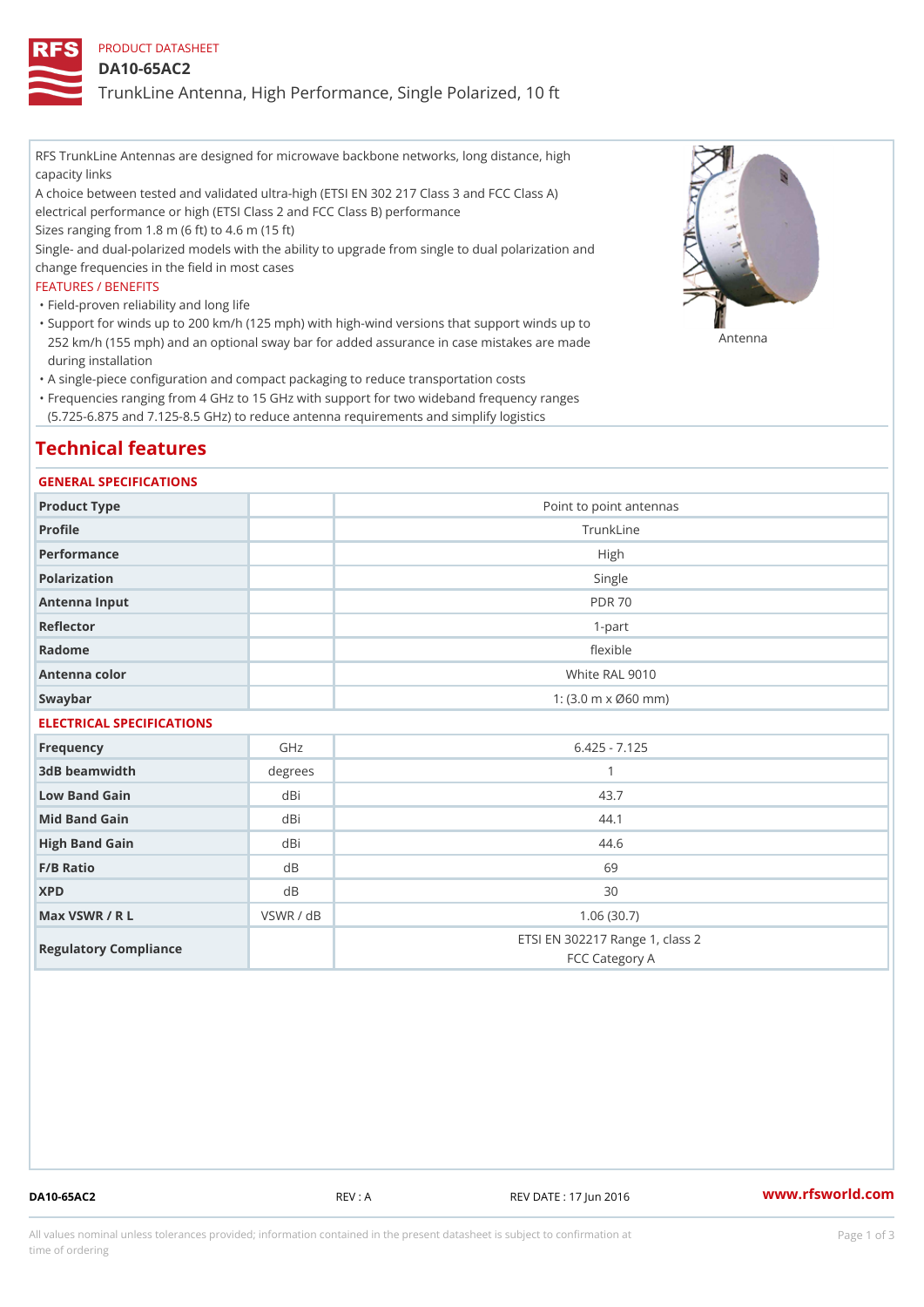## PRODUCT DATASHEET

DA10-65AC2

TrunkLine Antenna, High Performance, Single Polarized, 10 ft

| MECHANICAL SPECIFICATIONS         |              |                                                   |  |  |
|-----------------------------------|--------------|---------------------------------------------------|--|--|
| Diameter                          | ft $(m)$     | 10(3)                                             |  |  |
| Elevation Adjustment              | degrees      | ± 5                                               |  |  |
| Azimuth Adjustment                | degree       | ± 5                                               |  |  |
| Polarization Adjustment           | degree       | ± 5                                               |  |  |
| Mounting Pipe Diameter<br>minimum | $mm$ (in)    | 114(4.5)                                          |  |  |
| Mounting Pipe Diameter<br>maximum | $mm$ (in)    | 114(4.5)                                          |  |  |
| Approximate Weight                | kg(lb)       | 290 (638)                                         |  |  |
| Survival Windspeed                | $km/h$ (mph) | 252 (155)                                         |  |  |
| Operational Windspeed             | $km/h$ (mph) | 190 (118)                                         |  |  |
| <b>STRUCTURE</b>                  |              |                                                   |  |  |
| Radome Material                   |              | PVC coated fabric                                 |  |  |
| FURTHER ACCESSORIES               |              |                                                   |  |  |
| optional Swaybar                  |              | 1: SMA-SK-60-3000A (3.0 m x Ø60 mm)               |  |  |
| Further Accessories               |              | SMA-SKO-UNIVERSAL-L : Universal sway bar fixation |  |  |

### MOUNTOUTLINE

| Dimension A                       | m m<br>(i n)             | 3220 (126.8) |
|-----------------------------------|--------------------------|--------------|
| Dimension B                       | m m<br>(i n)             | 1640 (64.6)  |
| Dimension C                       | m m<br>(i <sub>n</sub> ) | 550 (21.7)   |
| Dim D-<br>$114mm(4.5_{ir})$ $Rip$ | m m                      | 190(7.5)     |
| Dimension E                       | m m<br>(in)              | 370 (14.6)   |
| Dimension_F                       | m m<br>(in               | 1440 (56.9)  |

DA10-65AC2 REV : A REV DATE : 17 Jun 2016 [www.](https://www.rfsworld.com)rfsworld.com